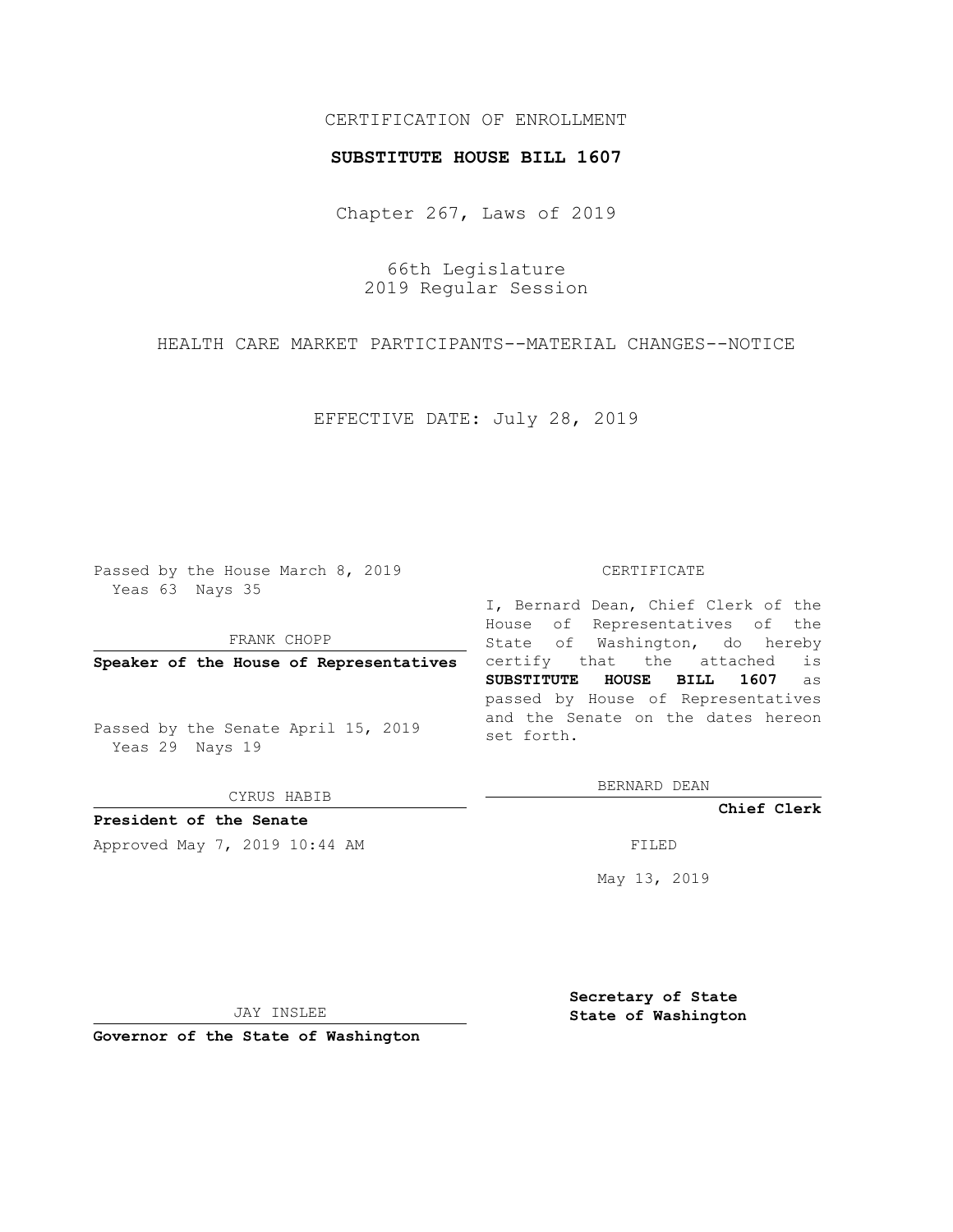## **SUBSTITUTE HOUSE BILL 1607**

Passed Legislature - 2019 Regular Session

**State of Washington 66th Legislature 2019 Regular Session**

**By** House Civil Rights & Judiciary (originally sponsored by Representatives Caldier, Jinkins, Robinson, Macri, and Cody)

READ FIRST TIME 02/22/19.

 AN ACT Relating to notice of material changes to the operations or governance structure of participants in the health care marketplace; adding a new chapter to Title 19 RCW; and prescribing 4 penalties.

BE IT ENACTED BY THE LEGISLATURE OF THE STATE OF WASHINGTON:

 NEW SECTION. **Sec. 1.** INTENT. It is the intent of the legislature to ensure that competition beneficial to consumers in health care markets across Washington remains vigorous and robust. The legislature supports that intent through this act, which provides the attorney general with notice of all material health care transactions in this state so that the attorney general has the information necessary to determine whether an investigation under the consumer protection act is warranted for potential anticompetitive conduct and consumer harm. This act is intended to supplement the federal Hart-Scott-Rodino antitrust improvements act, Title 15 U.S.C. Sec. 18a, by requiring notice of transactions not reportable under Hart-Scott-Rodino reporting thresholds and by providing the attorney general with a copy of any filings made pursuant to the Hart-Scott-Rodino act.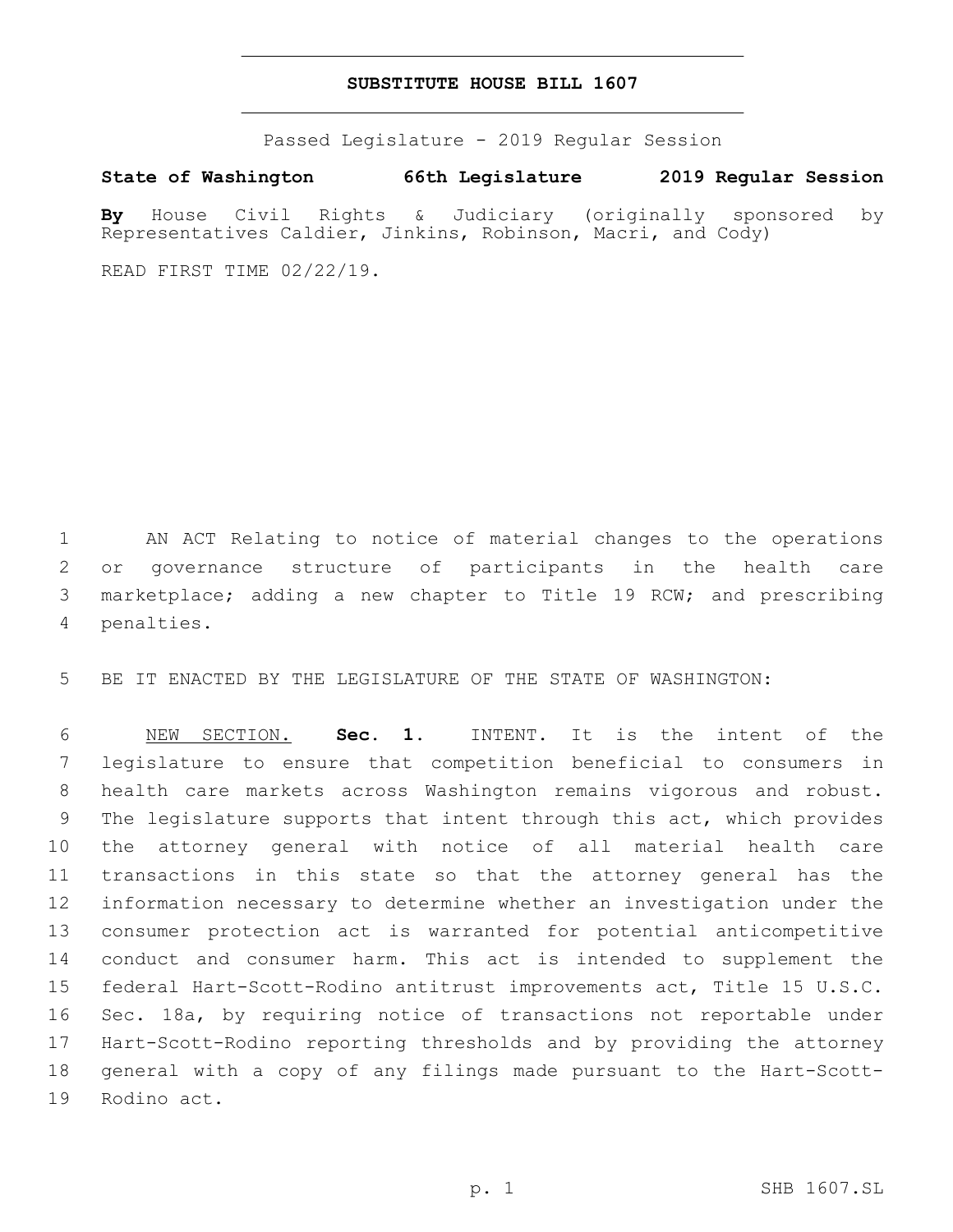NEW SECTION. **Sec. 2.** DEFINITIONS. The definitions in this section apply throughout this chapter unless the context clearly requires otherwise.

 (1) "Acquisition" means an agreement, arrangement, or activity the consummation of which results in a person acquiring directly or indirectly the control of another person, and includes the acquisition of voting securities and noncorporate interests, such as 8 assets, capital stock, membership interests, or equity interests.

(2) "Carrier" means the same as in RCW 48.43.005.

 (3) "Contracting affiliation" means the formation of a relationship between two or more entities that permits the entities to negotiate jointly with carriers or third-party administrators over rates for professional medical services, or for one entity to negotiate on behalf of the other entity with carriers or third-party administrators over rates for professional medical services. "Contracting affiliation" does not include arrangements among 17 entities under common ownership.

 (4) "Health care services" means medical, surgical, chiropractic, hospital, optometric, podiatric, pharmaceutical, ambulance, mental health, substance use disorder, therapeutic, preventative, diagnostic, curative, rehabilitative, palliative, custodial, and any 22 other services relating to the prevention, cure, or treatment of 23 illness, injury, or disease.

 (5) "Health care services revenue" means the total revenue received for health care services in the previous twelve months.

 (6) "Health maintenance organization" means an organization receiving a certificate of registration pursuant to chapter 48.46 RCW which provides comprehensive health care services to enrolled participants of such organization on a group practice per capita prepayment basis or on a prepaid individual practice plan, except for an enrolled participant's responsibility for copayments and deductibles, either directly or through contractual or other arrangements with other institutions, entities, or persons, and which qualifies as a health maintenance organization pursuant to RCW 35 48.46.030 and 48.46.040.

 (7) "Hospital" means a facility licensed under chapter 70.41 or 37 71.12 RCW.

(8) "Hospital system" means:38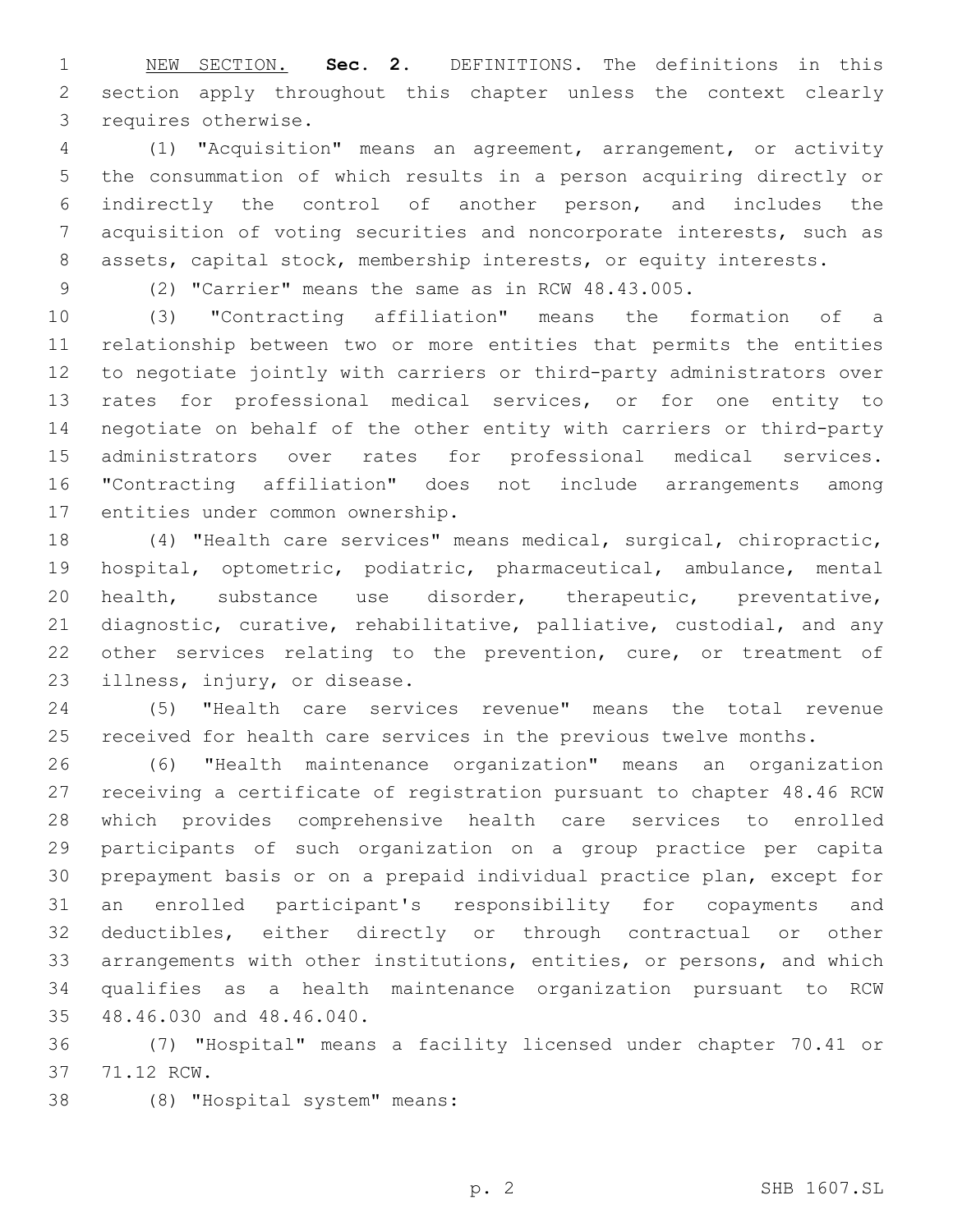(a) A parent corporation of one or more hospitals and any entity 2 affiliated with such parent corporation through ownership or control; 3 or

 (b) A hospital and any entity affiliated with such hospital 5 through ownership.

 (9) "Merger" means a consolidation of two or more organizations, including two or more organizations joining through a common parent organization or two or more organizations forming a new organization, 9 but does not include a corporate reorganization.

 (10) "Person" means, where applicable, natural persons, 11 corporations, trusts, and partnerships.

 (11) "Provider" means a natural person who practices a profession 13 identified in RCW 18.130.040.

 (12) "Provider organization" means a corporation, partnership, business trust, association, or organized group of persons, whether incorporated or not, which is in the business of health care delivery or management and that represents seven or more health care providers in contracting with carriers or third-party administrators for the payments of health care services. A "provider organization" includes physician organizations, physician-hospital organizations, independent practice associations, provider networks, and accountable 22 care organizations.

 (13) "Third-party administrator" means an entity that administers payments for health care services on behalf of a client in exchange 25 for an administrative fee.

 NEW SECTION. **Sec. 3.** NOTICE OF MATERIAL CHANGE. (1) Not less than sixty days prior to the effective date of any transaction that results in a material change, the parties to the transaction shall submit written notice to the attorney general of such material change.

 (2) For the purposes of this section, a material change includes a merger, acquisition, or contracting affiliation between two or more 33 entities of the following types:

- 34 (a) Hospitals;
- 35 (b) Hospital systems; or

(c) Provider organizations.36

 (3) A material change includes proposed changes identified in subsection (2) of this section between a Washington entity and an out-of-state entity where the out-of-state entity generates ten

p. 3 SHB 1607.SL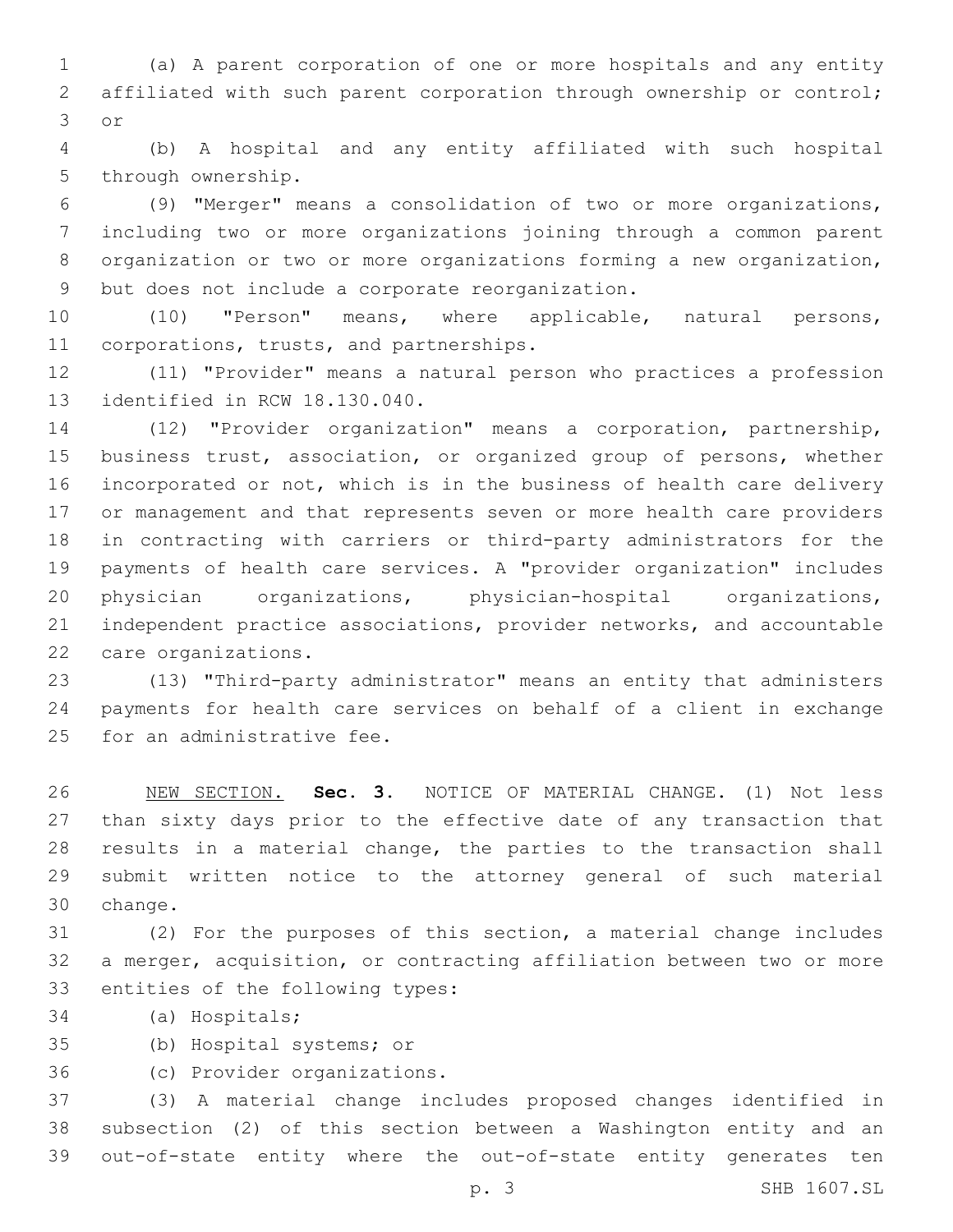million dollars or more in health care services revenue from patients residing in Washington state, and the entities are of the types identified in subsection (2) of this section. Any party to a material change that is licensed or operating in Washington state shall submit 5 a notice as required under this section.

 (4) For purposes of subsection (2) of this section, a merger, acquisition, or contracting affiliation between two or more hospitals, hospital systems, or provider organizations only qualifies as a material change if the hospitals, hospital systems, or provider organizations did not previously have common ownership or a 11 contracting affiliation.

 NEW SECTION. **Sec. 4.** NOTICE REQUIREMENTS. (1) The written notice provided by the parties, as required by section 3 of this act, must include:

 (a) The names of the parties and their current business 16 addresses;

 (b) Identification of all locations where health care services 18 are currently provided by each party;

 (c) A brief description of the nature and purpose of the proposed 20 material change; and

 (d) The anticipated effective date of the proposed material 22 change.

 (2) Nothing in this section prohibits the parties to a material change from voluntarily providing additional information to the 25 attorney general.

 NEW SECTION. **Sec. 5.** REQUESTS FOR ADDITIONAL INFORMATION. The attorney general shall make any requests for additional information from the parties under RCW 19.86.110 within thirty days of the date notice is received under sections 3 and 4 of this act. Nothing in this section precludes the attorney general from conducting an investigation or enforcing state or federal antitrust laws at a later date.

 NEW SECTION. **Sec. 6.** HART-SCOTT-RODINO ACT. Any provider or provider organization conducting business in this state that files a premerger notification with the federal trade commission or the United States department of justice, in compliance with the Hart-Scott-Rodino antitrust improvements act, Title 15 U.S.C. Sec. 18a,